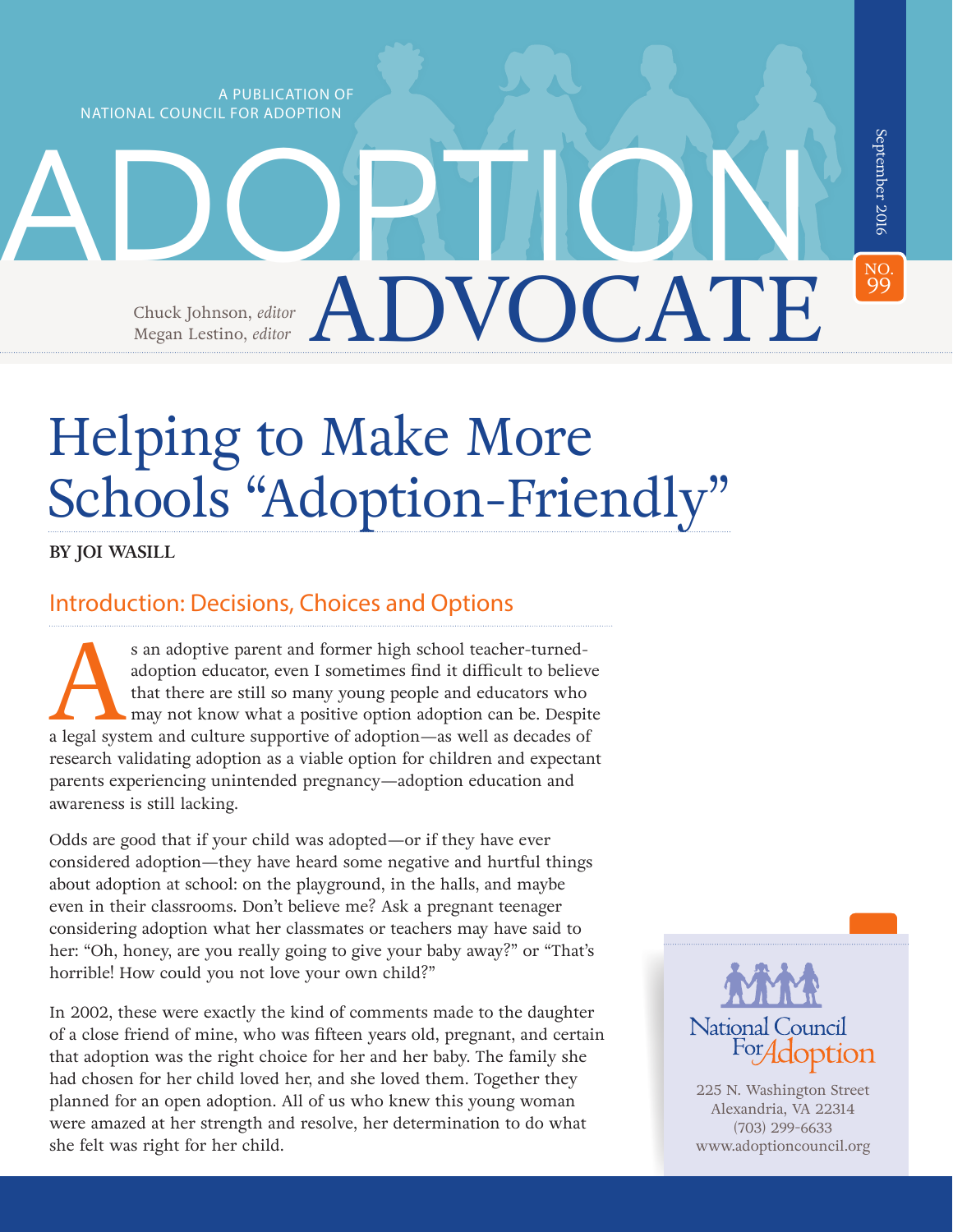#### **2**

What none of us knew at the time was that she was facing such invasive questions and unwitting verbal attacks from people at her own school. After several months of this, she changed her mind about adoption. "Everyone is making me feel like I'm a horrible person," she told me.

While she was perfectly within her rights to decide to parent, it didn't seem right to me that undue pressure from others had made her question her initial adoption plan. My instincts as an educator, parent, and advocate for birth moms went into overdrive. I called my former school administrator and asked if I could come in and talk with the students about what adoption really is and why it can be such a positive choice.

That's how Decisions, Choices and Options came to be. I wanted students to better understand adoption, so that any of them facing unintended pregnancy could make a fully informed decision for or against making an adoption plan, free from inappropriate questions or negative comments in the classroom. I didn't want other young women to go through what my pregnant friend had endured at school. No young woman considering adoption should have to face such judgment from her academic community.

#### The Work We Do

Since that time, our organization has grown; we now partner with agencies and community organizations in ten states, and have developed curriculum models to serve and educate teachers, elementary school students, middle school students, high school students, and college students. We have helped give over 85,000 young people a look at ethical infant adoption, taught them accurate adoption language, and promoted respect for expectant parents considering adoption as well as birth parents. We have also trained and worked with pregnancy resource centers across the country to incorporate accurate information and correct adoption language into the counseling process—a skill I first learned many years ago after participating in NCFA's own Infant Adoption Awareness Training Program.<sup>1</sup>

One day, after one of our adoption education presentations at a large high school, I stood with a group of students, waiting for them to hand in their post-presentation evaluation surveys. A football player was at the end of the row, still writing. After class, I read what he had to say: *Thank you for teaching my classmates about adoption today. I'm sick of the "why didn't your 'real' mom keep you" questions.* 

*No young woman considering adoption should face judgment from her academic community.*

1 National Council For Adoption. *Consider the Possibilities Workbook*. 2012. NCFA received federal funding from HHS-2-11-ACF-ACYF-CG-0170 to run the Infant Adoption Awareness Training Program.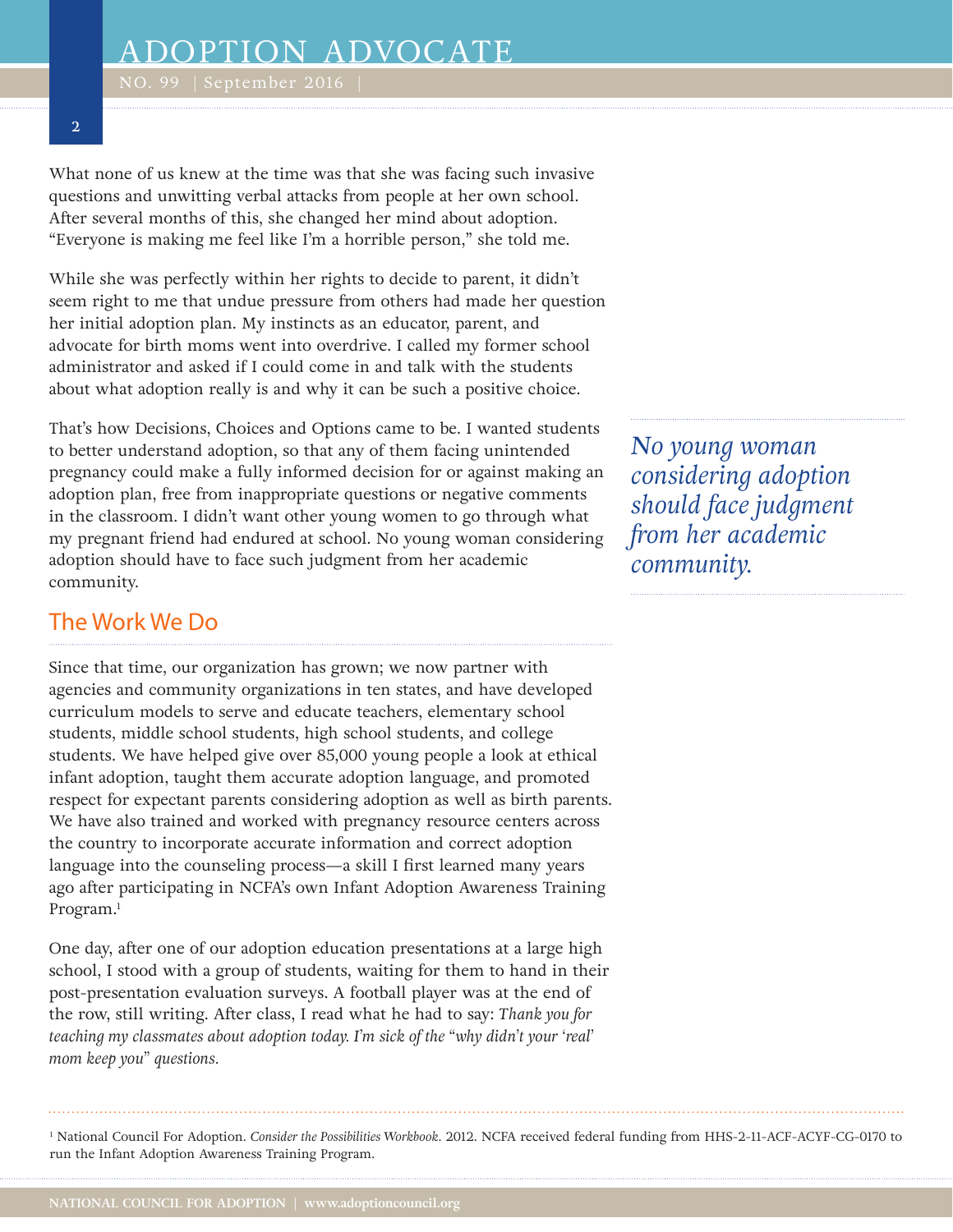Later that same year, my own third-grader got off the school bus and said, "Mom, you won't believe what Justin said to me today. He said 'why didn't your real mom want you?'"

I thought my heart would break in two. Our family is fortunate enough to have an open adoption relationship with our son's birth mother. We love her, honor her, and talk often about how blessed we are to have her in our life. My son didn't seem as hurt as I was for him that day. But he is now a high school football player himself, and he still gets asked that same question.

What is at the heart of the hard questions and comments adoptive children—and birth parents—have to hear? It boils down to the lack of knowledge about adoption, the fact that it is not discussed honestly and openly in schools. Our teachers could be front-line educators about the option of adoption and the families created through it.2 Children should understand that a family made by adoption is as "real" as the family created by biology.

That's why one of our many education programs is focused on teaching elementary school educators how to talk about adoption in the classroom, advocate for adopted students, and intervene in potentially hurtful conversations.3

## The Adoption Friendly Classroom

Decisions, Choices and Options has designed several age-appropriate educational programs for elementary, middle, and high school students. All of our programs include a discussion of adoption: what it is; its benefits for all those directly impacted by adoption; how adoption plans are made; and how adoptive families are approved. We help students discuss outcomes for birth parents, share video clips of birth parents making adoption plans, and promote accurate adoption language in schools.

Our *Adoption Friendly Classroom Program* is a program specially designed for teachers, delivered through an in-service education setting. Its purpose is to raise awareness about adoption and help teachers learn how to promote a positive and adoption-friendly environment in the classroom.

*Our program raises awareness about adoption and helps teachers learn how to promote an adoption-friendly environment in the classroom.*

2 Further recommended reading: Call, Casey, Purvis, Karyn, et al. "Creating Trauma-Informed Classrooms." *Adoption Advocate* No. 75 (September 2014). National Council For Adoption. Retrieved online at:<http://www.adoptioncouncil.org/publications/2014/09/adoption-advocate-no-75>

<sup>3</sup> Mitchell, Christine. "Back to School: A Guide to Making Schools and School Assignments More Adoption-Friendly." *Adoption Advocate* No. 27 (September 2010). National Council For Adoption. Retrieved online at: [https://www.adoptioncouncil.org/publications/2010/09/adoption](https://www.adoptioncouncil.org/publications/2010/09/adoption-advocate-no-27)[advocate-no-27](https://www.adoptioncouncil.org/publications/2010/09/adoption-advocate-no-27)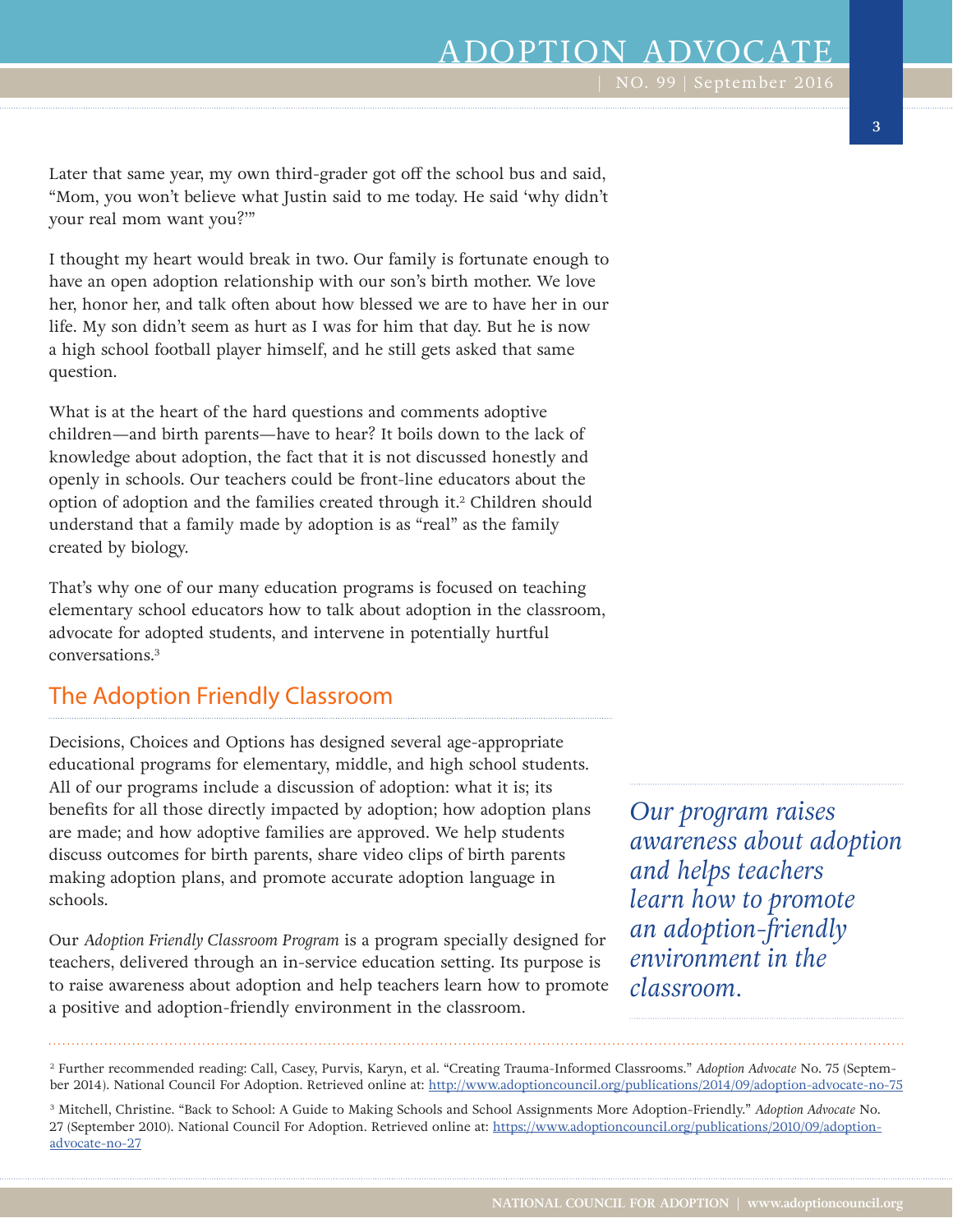**4**

The program highlights the importance of stepping in when a child is being inappropriately questioned or demeaned by classmates regarding their adoption ("Who is your 'real' mom?" or "Why didn't your parents want you?"). Our curriculum also includes information about how certain lessons—like family trees, baby photo collages, and so on—can inadvertently create complications and additional difficulties for adopted children.

While there still aren't many organizations like ours going into the schools to directly educate teachers, students, and parents about adoption, several states now include adoption education in their school curriculum requirements. Just last year, my state, Tennessee, began providing positive adoption education to all students in public schools. Several other states including South Carolina, Utah, Michigan, Louisiana, and Virginia—have similar requirements.

#### Conclusion

Could the negativity surrounding domestic infant adoption be one factor contributing to the almost statistically insignificant numbers of women choosing that option? According to research commissioned by National Council For Adoption, there are only about 10.4 adoptions per 1,000 nonmarital live births—indicating that about 1 percent of unmarried mothers choose to make adoption plans for their infants. There are about 15 infant adoptions per 1,000 abortions.4

I recently met with a pregnant teen with a very challenging home life. Her mom wanted her to choose abortion. She went to a crisis pregnancy center and was immediately signed up for parenting classes. But no one ever told her that she has another choice. This is entirely consistent with what I have observed for the past fifteen years as an educator and adoption advocate.

Over two million American school children entered their families through adoption, yet adoption is rarely spoken of in a positive way in school. Nor is it clearly or compassionately explained to young women weighing their pregnancy and parenting options. It is rarely presented in public or private school classrooms during sexuality education presentations or family life discussions. It is also not mentioned in many counseling rooms by staff or volunteers. Yet from years of research we know that adoption can greatly benefit children, and that birth parents who make voluntary, well-informed adoption plans and receive crucial counseling and support report a high rate of satisfaction with their decision.

*Several states now include adoption education in their curriculum requirements.*

<sup>4</sup> Placek, Paul J. National Adoption Data Assembled by the National Council For Adoption. *Adoption Factbook V*. 2011.